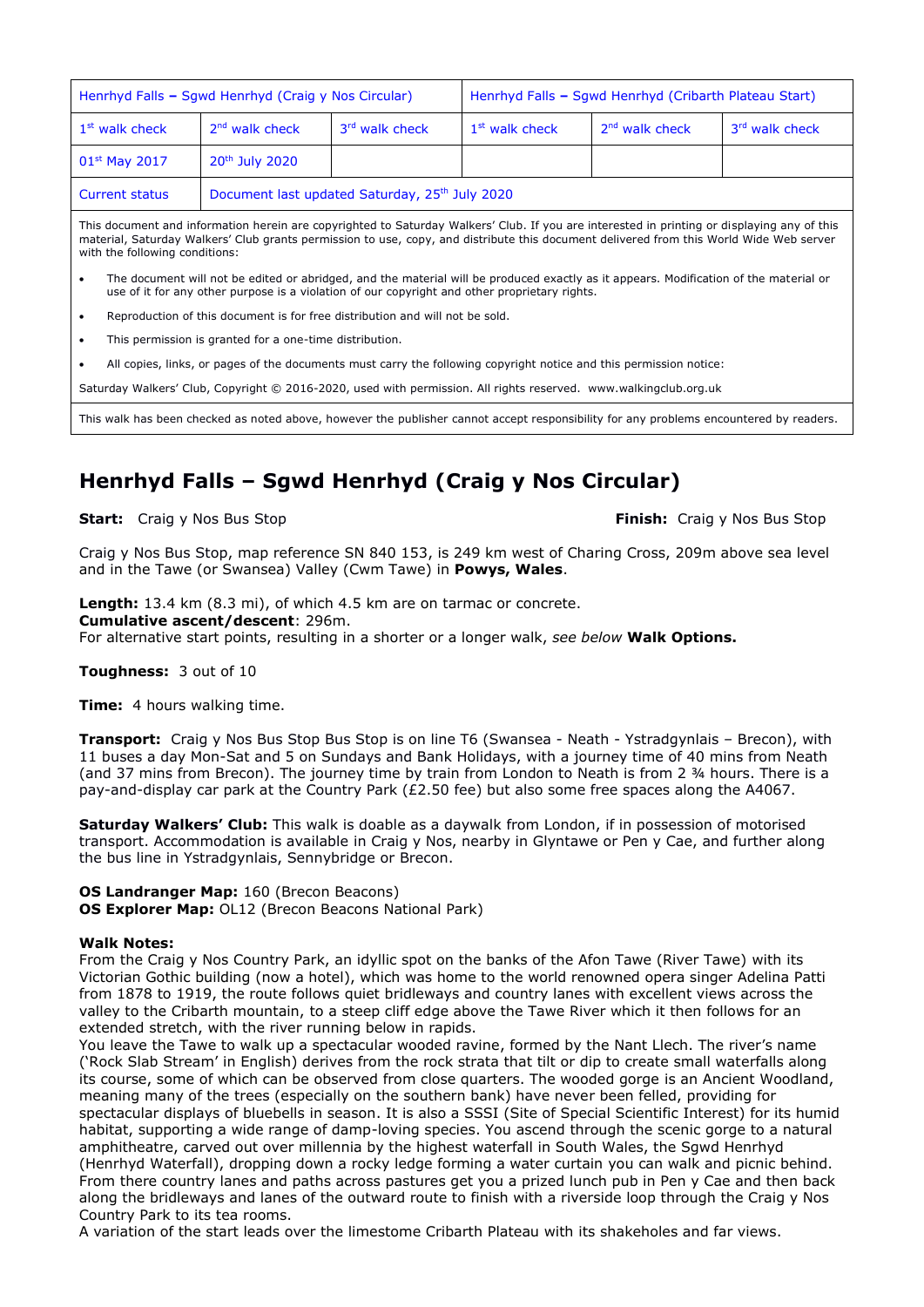### **Walk Options:**

A triangular section along cliffs above the Tawe River, up the Nant Llech valley to the Henrhyd Falls and back through fields and lanes is the core of this walk, with lunch pub and tea stop, if ending at Craig y Nos. **Alternative Starts,** linking to the triangular section, are described from:

**- further north** in Glyntawe, for a slightly longer and tougher walk (14.3 km/8.9 mi, **4/10** rating);

**- further south** in Pen y Cae or Ynyswen, for a much shorter walk (from 6.8 km/4.2 mi, **1/10** rating).

These points are linked to the start by the T6 bus line and can also be **Alternative Finish Points**.

A **variation of the start** leads over the **Cribarth Plateau**; this adds about 300m ascent (**6/10**).

**Lunch/Tea** (details last updated 05/05/2017)

### **Pen y Cae**

**Pen y Cae Inn (Restaurant & Gallery)** Brecon Road, *Pen y Cae, Swansea Valley, Powys, SA9 1FA (01639 730 100, <http://www.penycaeinn.com/> ).* The Pen y Cae Inn is located 10.5 km/6.4 mi into the walk and one of the best gastro pubs in Wales (Voted "Best" in 2015 in fact) and also offers accommodation. Open for lunch Tue-Sun.

**Ancient Britain** Brecon Road, *Pen y Cae, Swansea, Wales, UK SA9 1YY (01639 730 273).* **Ynyswen/Abercrave**

**Abercrave Inn** 145 Heol Tawe, *Abercrave, Swansea Valley, SA9 1XS (01639 731 002, [https://www.abercraveinn.com/\)](https://www.abercraveinn.com/).* 

### **Craig y Nos**

**Changing Seasons Tea Rooms & Restaurant** Craig y Nos Country Park, Brecon Road, *Pen y Cae, Swansea, SA9 1GL (01639 731 498, [http://changing-seasons-tea-rooms.weebly.com/\)](http://changing-seasons-tea-rooms.weebly.com/).* Open daily 10.00- 18.00 (-22.30 Fri-Sat), serving quality, local seasonal food and drink.

### **Glyntawe**

**Tafarn y Garreg** A 4067, *Glyntawe, Swansea, Powys, SA9 1GS (01639 731 415, [http://www.tafarnygarreg.co.uk/\)](http://www.tafarnygarreg.co.uk/).* The Tafarn y Garreg had been shut for several years but re-opened in summer 2015. Open 12.00-23.00 Tue-Fri, 12.00-23.00 Sat and 12.00-18.00 Sun. Food served 12.00-20.00 Tue-Fri and 12.00-21.00 Sat-Sun.

**The Gwyn Arms** A 4067, *Glyntawe, Swansea, Powys, SA9 1GP (01639 730 310).* 

A roadside pub in a picturesque valley with a large garden, offering good value pub food every day. Open 11.00-late daily. Food served 12.00-20.00 Mon-Sat and 12.00-16.00 Sun.

#### **Welsh Glossary**

aber: *estuary*, *confluence*, *river mouth, stream;* afon: *river;* allt*: hillside, wood;* aran*: high place;* bach*: small;* ban/fan/bannau (pl): *peak, beacon, crest, hill, mountain*; big: *peak*; blaen: *source of river, head of valley*; bod: *dwelling*; bre: *hill*; bron: *hill-breast;* bryn*: hill;* bwlch: *gap, pass*; cadair: *chair*; cae: *field*; caer/gaer: *stronghold*, *fort*; capel: *chapel*; carn/garn/carnedd/garnedd: *cairn*/*heap of stones*, *tumulus;*  carreg/garreg*: stone, rock;* cefn*: ridge, hillside;* castell*: castle;* celli*: grove, copse;* cerwyn*: pot-hole; cist: chest;* clwyd: *hurdle, gate*; clog/clogwyn: *cliff*; clun: *meadow*; clydach: *torrent*; coch/goch: *red*; coed: *wood*; craig/graig: *rock*; crib/cribyn: *crest*, *summit;* crug*: mound;* cul*: narrow;* cwm: *valley, bowl, dale;*  cyfrwy: *ridge between two summits (saddle);* ddinas*: fort;* dibyn: *steep slope*, *precipice;* diffwys: *precipice, abyss;* din: *hill-fortress:* disgwylfa: *place of observation*, *look-out point;* dôl: *meadow;* du/ddu: *black*, *dark;* dwfr/dŵr: *water*; dyffryn: *valley*; -dyn: *fortified enclosure;* eglwys*: church;* eisteddfod: *meetingplace*, *assembly;* esgair*: ridge;* fach*: small;* fawr/mawr*: big;* fechan*: smaller;* ffald: *sheep-fold*, *pound*, *pen*, *run;* ffordd*: road;* ffridd*: pasture;* ffrwd: *stream*, *torrent;* ffynnon*: spring, well;* gallt*: wooded hill;*  garth: *promontory*, *hill*, *enclosure;* glan/lan: *river-bank*, *hillock;* glas: *green, when referring to grass, pasture or leaves; or blue, when relating to the sea or air*; glyn: *deep valley*, *glen;* gorsedd: *tumulus*, *barrow*, *hillock;* gwyddfa: *mound*, *tumulus; gwylfa: look-out point;* gwyn/gwen: *white;* gwynt: *wind;* hafn: *gorge*, *ravine;* hafod: *summer dwelling;* hen: *old;* hendre(f): *winter dwelling*, *old home*, *permanent abode;*  heol*: road;* hesgyn: *bog;* hir: *long;* is: *below*, *lower;* llan: *church*, *monastery;* llawr: *level area, floor of valley;* llech: *slab*, *stone*, *rock*, *rock;* llethr: *slope;* lluest: *shieling*, *cottage*, *hut;* llwch: *lake, dust;* llwybr: *path*; llwyd: *grey, brown*; llwyn: *bush*, *grove*; llyn: *lake;* llynwyn: *pool*, *puddle, moat;* isa(f)*: lower/lowest;*  maen: *stone;* maes: *open field*, *plain:* mawn: *peat;* mawnog: *peat-bog;* melyn*: yellow;* merthyr: *burial place*, *church;* moel/foel: *bare*, *bald/bare hill;* mynydd: *mountain*, *moorland;* nant: *brook, stream, dingle, glen;* neuadd: *hall;* newydd: *new;* ogof/gogof: *cave;* pant: *hollow*; parc: *park*, *field*, *enclosure;* pen: *head*, *top, end*, *edge;* penrhyn: *promontory;* pentre(f): *homestead*, *village;* perfedd*: middle;* perth: *bush*, *brake*, *hedge;* plas: *hall*, *mansion;* pont/bont: *bridge;* porth: *gate*, *gateway, harbour, bay, landing-place, ferry;*  pwll: *pit*, *pool;* rhiw*: hill, slope;* rhos: *moor*, *promontory;* rhudd: *red*, *crimson;* rhyd: *ford;* sarn: *causeway;*  sgwd/rhaidar*: waterfall;* sticill*: stile;* sych*: dry;* tafarn: *tavern;* tâl: *end, top;* talar: *headland (of field);*  tan/dan*: below;* tarren/darren: *escarpment;* tir: *land*, *territory;* tor: *break*, *gap;* tre*/*tref: *settlement*, *hamlet*, *town;* twlch: *tump*, *knoll;* twll: *hole*, *pit;* tŵr: *tower;* tŷ: *house;* tŵyn*: hill;* uchaf: *upper*, *highest;*  uwch: *above*, *over;* waun/gwaun*: moorland, meadow;* wen*: white;* y, yr, 'r: *the;* ynys: *island, holm*, *rivermeadow;* ysgol: *ladder* , *formation on mountain-side/school;* ysgwydd: *shoulder (of mountain);* ystafell: *chamber*, *hiding-place;* ystrad: *wide valley*, *holm*, *river-meadow.*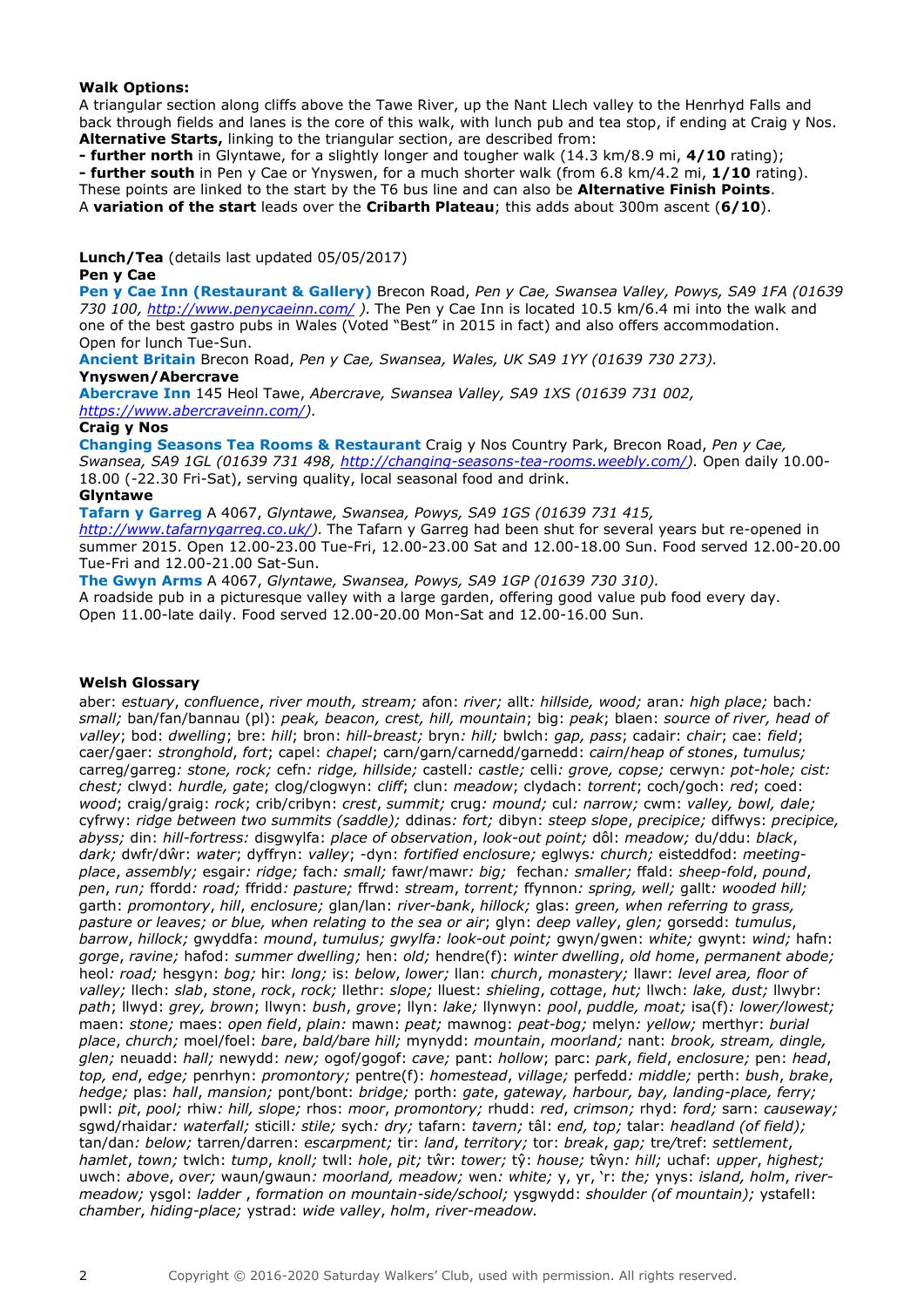### **Notes:**

#### **Brecon Beacons National Park**

Home to spectacular landscapes, a rich variety of wildlife and fascinating cultural and geological heritage, the Brecon Beacons National Park in Mid-Wales boats a magnificent array of Old Red Sandstone peaks, open moorland and green valleys, spanning  $1.344 \text{ km}^2$  (520 mi<sup>2</sup>). Pen y Fan within the Central Beacons is perhaps the best-known summit but there are many others in the five distinct parts of the National Park (Black Mountain (Y Mynydd Du) in the far west, Fforest Fawr, Central Beacons, the Llangattock and Llangynidr Hills, and the Black Mountains to the east).

### **Craig y Nos Castle and Country Park**

Craig y Nos Castle ('rock of the night' in English) is a Victorian-Gothic country house built on parkland beside the River Tawe in the upper Swansea Valley, it is located on the southern edge of Fforest Fawr. The main building was built (of grey limestone) in 1841–43 by Captain Rice Davies Powell, who became a county magistrate and a High Sheriff of Brecknock. The opera singer Adelina Patti purchased the castle and surrounding park land in 1878 to develop it (using pink sandstone) as her own private estate. After Patti's death in 1919 it was reconstructed as a sanatorium to combat tuberculosis. After a period as a hospital for the elderly, part of the complex is now used as a boutique hotel, catering, conferencing and entertainment venue.<http://www.craigynoscastle.com/>

The castle grounds are surrounded by a designated country park, which is now part of the Brecon Beacons National Park. <http://www.breconbeacons.org/craig-y-nos-country-park>

### **River Tawe (Afon Tawe)**

The Tawe flows for some 48 km (30 mi) from its source below Moel Feity in the Old Red Sandstone hills of the western Brecon Beacons to the Bristol Channel at Swansea. Its main tributaries are the right bank Upper and Lower Clydach Rivers and the Afon Twrch. The Tawe Valley (*Cwm Tawe* in Welsh) is more commonly known as the Swansea Valley.

The lower part of the valley was intensely industrialised in the  $18<sup>th</sup>$  and  $19<sup>th</sup>$  centuries and was especially impacted by metal refining and working. The quality of the river has now greatly improved. Large salmon swim up the river to spawn, whilst trout are in abundance.

### **Beacons Way**

The Beacons Way is a 152 km (95 mi) linear waymarked long distance footpath running east to west across the Brecon Beacons National Park. It passes many of the most important landmarks and mountain peaks in the range, but has limited waymarking, especially on open hill and moorland sections, meaning navigation skills are essential. First established in 2005, the route was revised in 2016.

#### **Nant Llech/Sgwd Henrhyd**

The name Nant Llech means 'slab stream', presumably in reference to the slabs of sandstone across which it runs. Its headwater streams, the Nant Llech Pellaf and the Nant Llech Isaf join forces at Blaen Llech and then continue westwards as the Nant Llech for 3 km/2 mi to a confluence with the River Tawe just east of the village of Abercraf. The most famous feature of the river is Henrhyd Falls (Sgwd Henrhyd or Rhaeadr Henrhyd in Welsh), a 27m/90ft high fall where the river plunges over the edge of a band of hard sandstone known as the 'Farewell Rock' into a deep plunge pool. The river continues below in a steep wooded gorge cut into mudstones and sandstones of the Carboniferous age Coal Measures.

Sir William Edmond Logan, first director of the Geological Survey of Canada discovered some fossil trees near the base of the falls. These are now on display outside Swansea Museum.

The final scene of 'The Dark Knight Rises' was filmed at the waterfall, where it doubled as the entrance for the Batcave.

#### **Glyntawe**

Glyntawe is a hamlet between elevated mountains on the upper reaches of the River Tawe in Powys. It has always been sparsely populated. There is evidence of a prehistoric lake side settlement at Waun Fignen Felen, now a large upland peat bog, passed on the alternative finish.

Today Glyntawe attracts tourists for outdoor activities in the Brecon Beacons National Park and for caving. It contains the National Showcaves of Wales at Ogof yr Esgyrn cave. This 17 kilometre long cave is part of a very large system of solution caves under the Cribarth plateau to the west of the upper Tawe and it is claimed to be the largest in Europe. Discovered in 1922, it was excavated 1923-1950. Finds date from the post-glacial period through the Roman era to historic times. The cave, used for habitation and for burial in pre-history, later served as a location for the *Doctor Who* serial *The Pirate Planet*.

In a 2005 poll of *Radio Times* readers, Dan yr Ogof was named as the greatest natural wonder in Britain. The former village school is now the Glyntawe Outdoor Centre, an activity centre run by Dulwich College. In 1878 opera singer Adelina Patti made her home at nearby Craig y Nos Castle.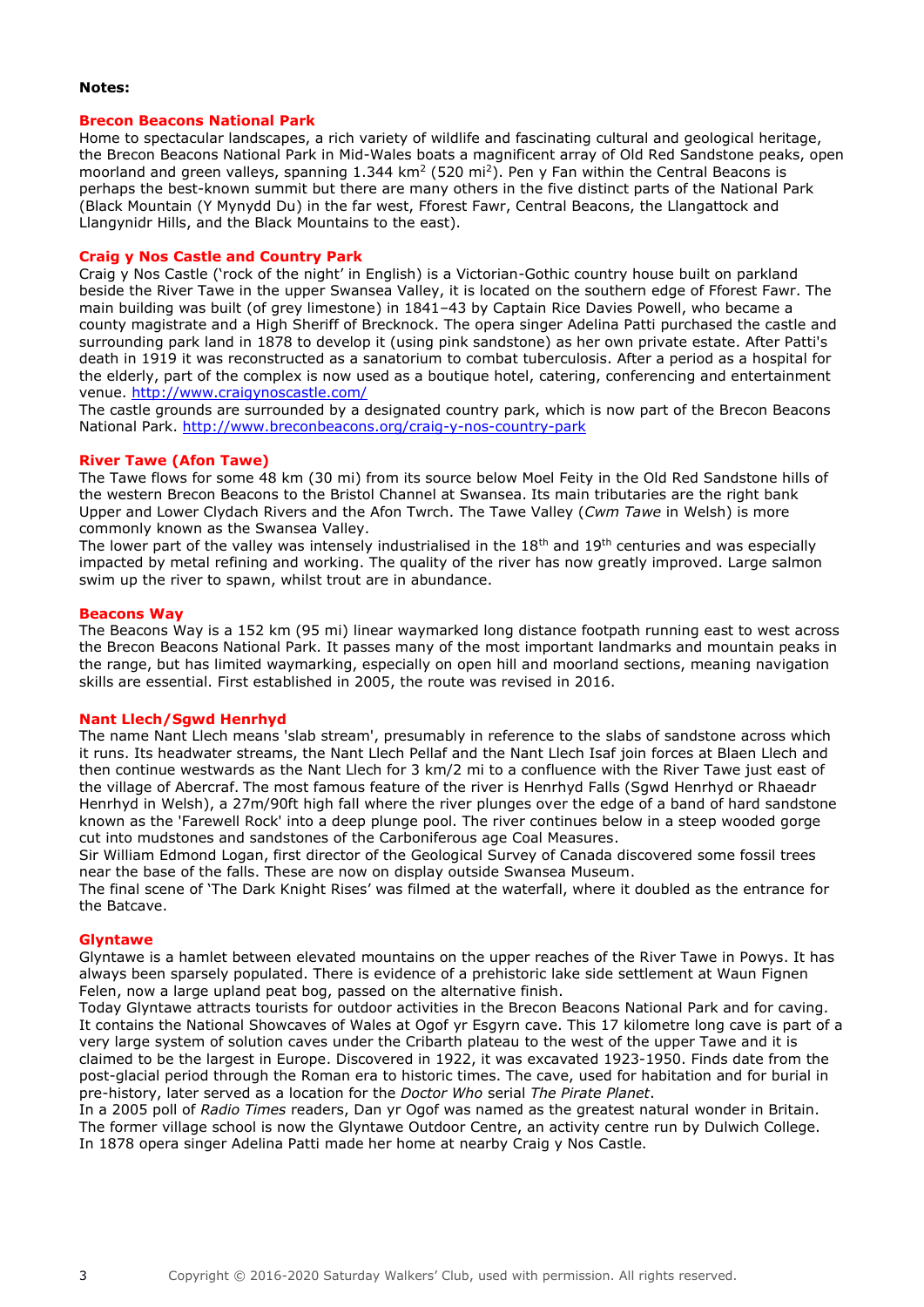# **WALK DIRECTIONS**

[For the alternative starts in **Glyntawe**, **Pen y Cae** or **Ynyswen**, go to page 8 and pick up the directions under the respective sub-heading]

Alight from the bus in Craig y Nos by **Craig y Nos Castle** and walk in a southerly direction along the road's pavement (i.e.: against the direction of travel if coming up from Swansea/Neath, but in the direction of travel if coming down from Brecon). In 70m you pass **Pentre Riding Stables** (and B&B) on the opposite side of the road.

## **In another 60m you have a choice:**

**For the Alternative Start over the Cribarth Plateau**, go to page 8 and pick up the directions under the respective sub-heading.

**For the main walk**, *turn left* at a corner of the wall on your left, along a signposted footpath through a double wooden field gate down a gravel car wide track. In 60m go through a metal kissing gate and *turn right* along a stepped path with a railing on the left zig-zagging down into the **Cwm Tawe** (the Tawe – or Swansea – Valley) and in 100m – at the bottom of the steps – you emerge into a grassy area. *Turn right* to a lime-washed timber cottage (part of the Craig y Nos estate and built in the 1880s for the then owner, the opera singer **Adelina Patti**). But **[!]** then turn *away from the cottage* across the grassy area to the left (35°). In 60m you reach the banks of the **Afon Tawe** (Tawe River) by a T-junction with a gravel path and *turn left* along it.

In 120m *turn right* to cross the river over a two-railed metal footbridge (notice Adelina Patti's initials in the middle of the wrought iron railing (in red)). *Turn right* on the other side of the bridge and follow a narrow path along the river. Ignore a left forking path and in 190m *turn left* with the path over a two-railed plank bridge and *turn right* at a Tjunction of paths. In 40m *turn left* with the path along a lake. In 40m ignore a stepped path down to the left and continue along the lake. In 125m *fork right* along a boardwalk, away from the path, and in 40m – when the boardwalk ends – continue along a winding path through a wooded area. In 70m you cross a stream on a plank bridge and then *turn left* over a ditch to emerge back on the path at a T-junction.

*Turn right* along the path and in 30m *bear right* at a T-junction with another – more prominent – path (this is the return route), with the river again on your left. In 50m, and 20m before a high two-railed bridge over the river, **[!]** *turn right* at a three-way junction of paths with a **Beacons Way** marker post, uphill into a wood. In 30m you walk through a wooden gate at a T-junction of paths with a Beacons Way marker on the gate. **The track from the left is the route from the northernmost Alternative Start in Glyntawe**. *Turn right* along the bridleway.

**\*)** You walk initially between fences and trees, but after a while have a drystone wall on the left with a field visible behind the trees and on the right the **Tawe River** at times audible below and the **Cribarth** mountain plateau visible on the opposite side of the valley. In 600m you pass a house on your left (**Rhongyr-uchaf** on the OS map) and in 50m walk through a metal field gate. In 25m *turn right* along a tarmac lane leading to the house and in 60m *turn right* with the lane, ignoring the continuation of the Beacons Way bridleway turning left through a metal field gate.

In 450m *turn right* at a T-junction with a road, now in a wider, **open part of the Tawe Valley** and in 200m, where the road turns right to cross the river towards the A4067, continue in the same direction along a tarmac lane (a signposted bridleway – **LLwybr Ceffyl** in Welsh). In another 200m the tarmac lane turns right towards a house (**Pen-**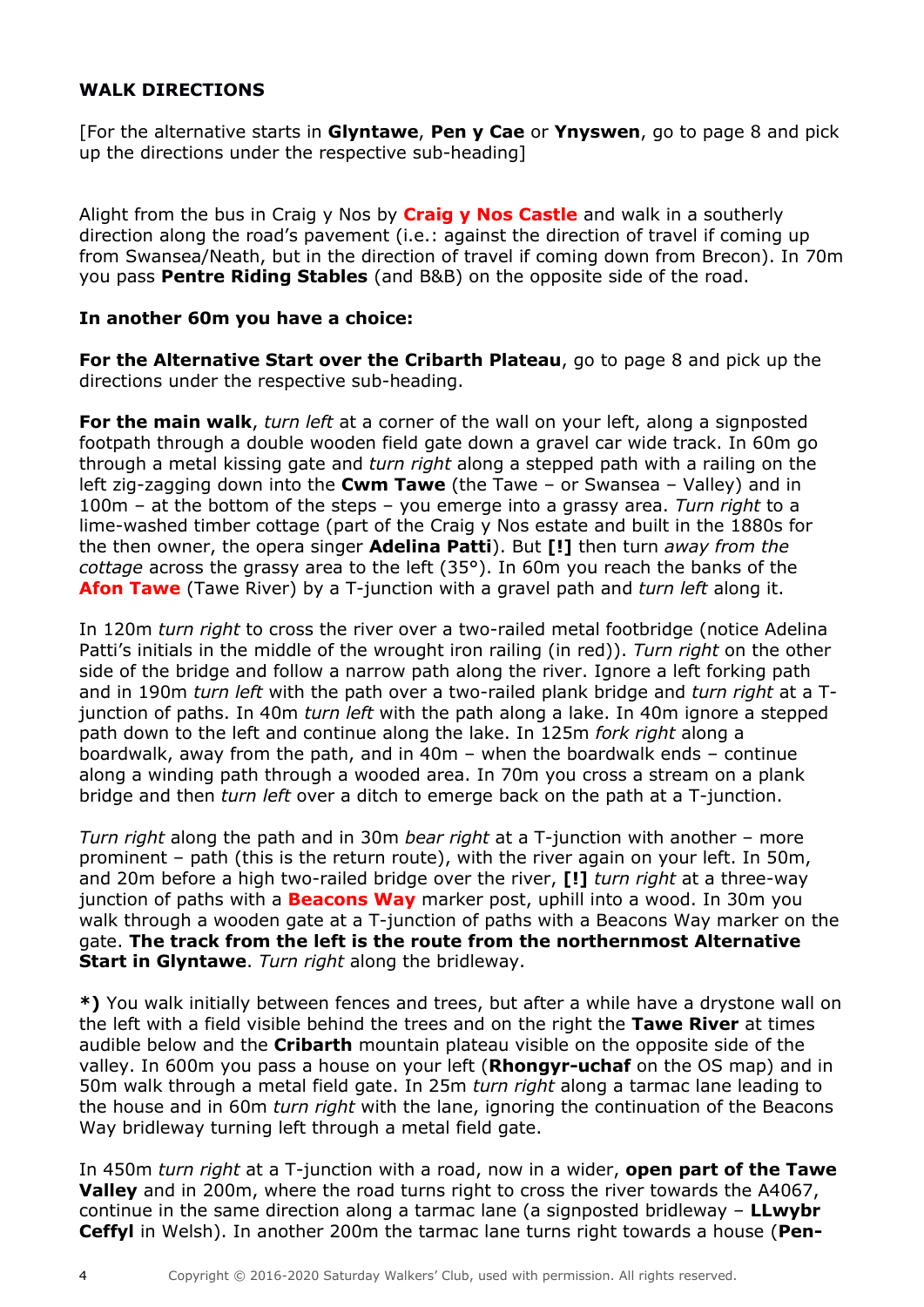**tŵyn**) and you continue in the same direction along a bridleway between hedges. In 500m you *bear right* at a T-junction with a tarmac lane and in 170m reach a T-junction with a road coming up from the A-road in **Pen y Cae**. **This is the route from the Alternative Start in Pen y Cae**. *Turn up left* along the road.

**\*\*)** In 360m, just after crossing a bridge over the **Nant y Ffin** (stream) in a steep stretch of the road and just before a converted chapel and a small burial ground on the left hand side (on the OS map), **[!]** *turn right* over a stile to the left of a metal field gate, signposted 'Footpath – Ynyswen, Abercraf'.

**\*\*\*)** Continue along a car wide grassy path between bushes and in 40m *veer right* (290°) downhill through bracken with a low wooden signpost on the right. In 70m you reach the **steep cliff towering above the Tawe River** by a yellow marker post and a warning sign '**Danger – Steep Cliff**'. *Turn left* along a clear path a little set back to the left of the drop. The following stretch is well waymarked and very scenic with generally very good views of river, valley, cascades and the mountains opposite, as you broadly follow the cliff edge, while crossing a few stiles and streams along the way.

In 400m you cross a railed plank bridge over a stream that's marked but unnamed on the OS map and *veer left* with some markers away from the cliff edge. In 70m you *turn left* through a metal gate and *turn right* immediately on the other side of it to follow a grassy path between young trees. In 65m you go through a metal field gate and continue in the same direction along a rocky holloway between tree-lined drystone walls. In 125m the track widens and in 90m you continue in the same direction over a stile to the left of a metal field gate into a large pasture, ignoring a left turning car wide track (a bridleway leading to **Glyn-LLech-isaf**, on the OS map). Continue broadly along the left hand field boundary but aim for a car wide earth bridge about 50m to the right of the bottom left corner and cross a stream over that bridge and in 20m *turn left* with the car wide track on the other side.

In 60m *turn right* over a stile and continue to the right of a collapsed drystone wall and a line of trees. In 120m you walk through a drystone wall gap into the next field and continue in the same direction and in 150m exit from the field over a stile into a lightly wooded area to continue in the same direction with a wire fence on the right. In another 150m you go over a stile, by a farm building a little to the right and in 40m go through a metal gate and continue in the same direction to the left of the farm's driveway, separated by a fence. In another 40m turn right through a metal gate onto the driveway and turn left along it towards a road at a T-junction. *Turn down to the right* along the road and in 90m a footpath joins from the right through a wooden kissing gate, signposted 'Ynyswen, Abercraf'.

### **This is the route from the southerly Alternative Start points in Ynyswen**.

**\*\*\*\*)** In 15m *turn left* through a wooden kissing gate (signed '**Sgwd – Waterfall**') and follow a clear undulating path through a narrow forested valley all the way to the **Sgwd Henrhyd** (Henrhyd Waterfall).

**But in more detail**: in 50m you have the **Nant Llech** ('slab stream') close down below on the right; in 200m *bear right* at a T-junction with a broader track coming down from the left through a metal field gate; the footbridge over the river on the right 60m further along is a **prime viewing point** up to the beautiful waterfall a little further up the river; when level with the fall in a further 60m, there is an opportunity to climb down to the bank for an even better view (unless the river is in spate); here you pass the ruins of **Melin-Llech, a former woollen mill** and soon after its silted up millpond on the left, and in 55m use a boardwalk over a boggy area.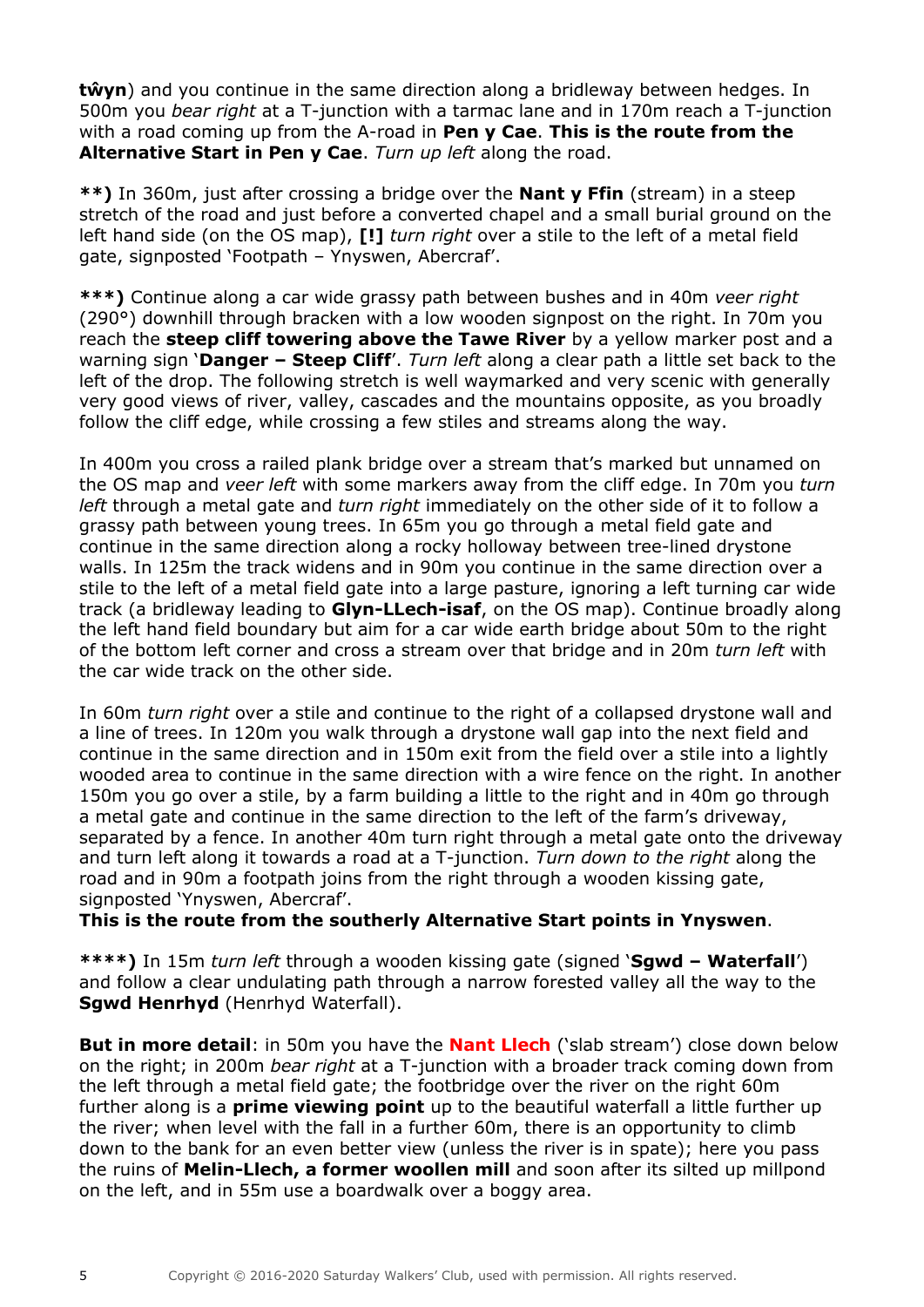The path passes a landslipped area and in 700m you go up some steps to cross a stream joining from the left; the path then rises up the valley flank to continue high above the river and several hundred metres further along you pass a bench with an integrated **audio-point** (in both languages). You cross another tributary stream over a bridge; the path rises higher still and you go through a wooden gate and up a stepped path to then continue along a level stretch to descend back to the river bank and in 200m pass another beautiful waterfall where the path is led over some duckboards; walk up some steps and past another audio-trail station (with signs of another landslip on the opposite river bank). In 140m you reach a **signposted three-way junction of paths**. The path from up left descends from a car park ('maes parcio' in Welsh).

Continue in the same direction (signed 'Sgwd – Waterfall') and in 50m *turn down to the right* to cross a wooden plank bridge over the **Llech** (views of the waterfall from here in low-foliage winter) and continue steeply up some steps on the other side to follow a clear path to the plunge pool at the bottom of the **Sgwd Henrhyd (Henrhyd Waterfall)**. In 130m you have the first full views of the 29m drop and of the path on the right that enables you to walk 'behind' the fall itself, as well as a path dropping down to the pool on the left for some more great views.

Return to the **signposted three-way junction of paths** and *turn up right* steeply towards the car park. You pass by another audio-trail station along the way and in 170m, as the path levels out, go through a wooden gate and in 30m through another one into the car park. *Turn right* towards a road and *turn up left* along it (but *turn right* down the road for a 200m out-and-back **diversion to the bridge over the Llech River** just above the top of the waterfall).

In 450m you pass a large transponder mast on the right in a field and directly afterwards, where the road turns left and a footpath joins from the right, you continue in the same direction over a metal stile into a large grassy sloping field, signed 'Cylchdaeth – Circular Route Ynyswen'. You head downhill on a bearing of 325° towards a (not initially visible) boardwalk, followed by a two-railed footbridge, across a large boggy area at the bottom of the drop 130m away, to then continue in the same direction towards a second boardwalk another 130m away. From there you continue towards the top right end of a line of trees 180m away (335°).

At the tree line corner ignore a metal field gate ahead and *turn right* along the fence through the reedy grass and *curve left* with the fence. In another 50m you pass a yellow marker post and in 80m have a small stream on the right below in a gully. In 130m you pass a metal field gate and in 20m go over a stile onto a road at a T-junction and *turn right* along it with a signpost. In 430m you have a converted chapel on the right (an artists' studio) with a small burial ground and immediately afterwards find a stile on your left to the left of a metal field gate, signposted 'Footpath – Ynyswen, Abercraf'.

# **Here you have a choice:**

**For a return to the Alternative Start Points in Ynyswen**, *turn left* over the stile and pick up the directions above at the triple asterisk **\*\*\*)**.

**For the Main Walk**, continue in the same direction down the road, immediately crossing the **Nant y Ffin** (stream) on a road bridge. In 360m a tarmac lane joins from the right, this is the morning route from Craig y Nos.

# **Here you have a choice:**

**For lunch at the Pen y Cae Inn or for finishing the walk in Pen y Cae**, continue in the same direction along the road, cross the Tawe River on a road bridge and in 130m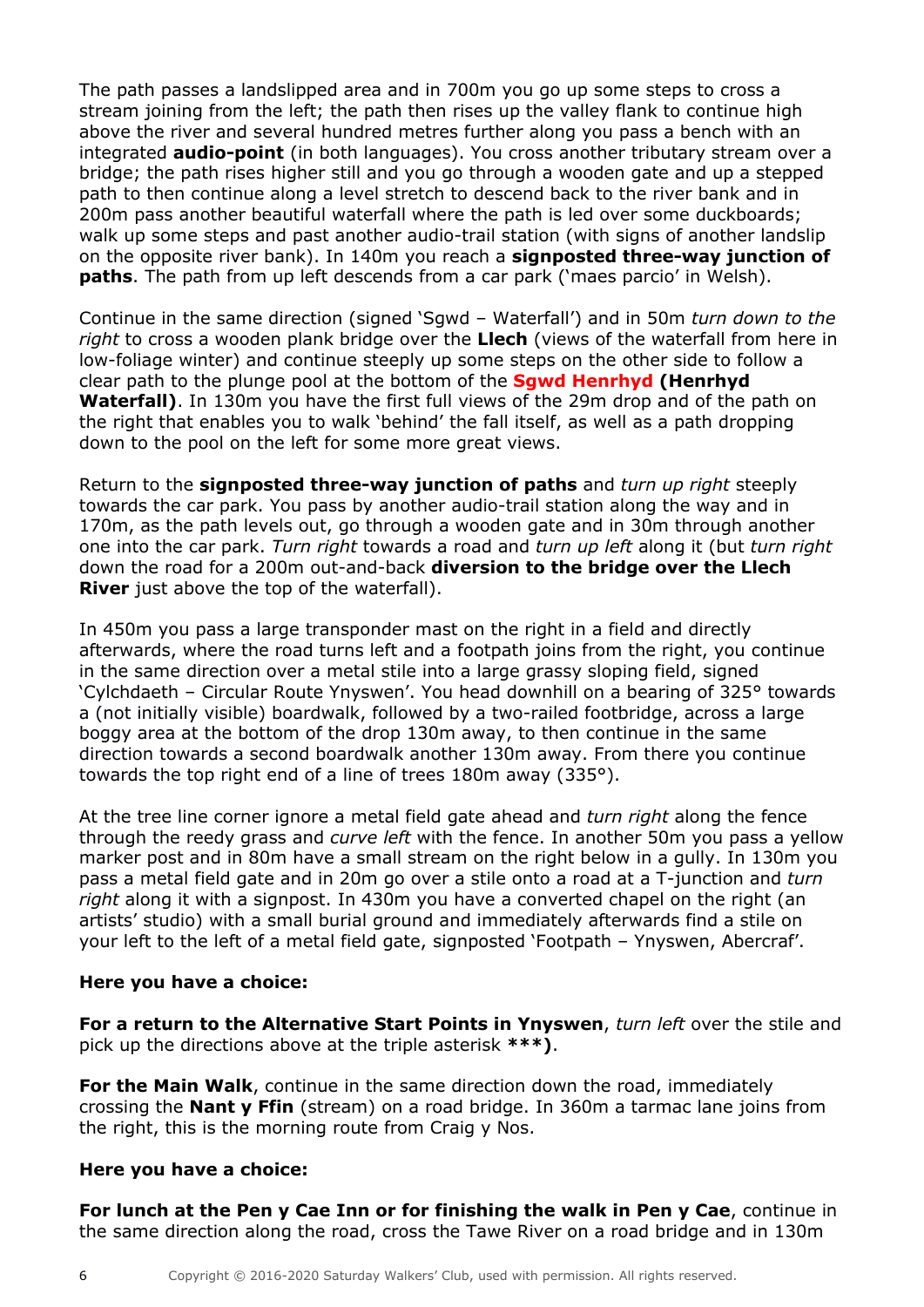reach the A4067 through Pen y Cae at a T-junction. The **Pen y Cae Inn** and a **bus stop for services to Craig y Nos, Glyntawe and on to Brecon** are a little to the left.

**For the Main Walk**, or a finish further along in Glyntawe, you *turn right* along the tarmac lane. In 170m you *bear left* along a bridleway between hedges and in 500m continue in the same direction, where a tarmac lane joins from a house on the left (**Pen-tŵyn**). In 200m pass a bridleway (**LLwybr Ceffyl** in Welsh) signpost and continue in the same direction in a wider, **open part of the Tawe Valley** along a road at a bend. In 200m **[!]** *turn left* along a tarmac lane.

In 450m, by a house, ignore the Beacons Way bridleway turning right through a metal field gate and *turn left* along a tarmac lane. In 60m *turn right* with the lane and in 25m *turn left* to pass another house (**Rhongyr-uchaf** on the OS map) on the left. You walk along a bridleway with a field on the right and the Tawe at times audible below on the left and the **Cribarth** mountain plateau visible on the opposite side of the valley. You have a drystone wall on the right, and later walk between fences and trees, and in 600m the Beacons Way turns left through a wooden gate, where the bridleway continues in the same direction.

### **Here you have a choice:**

**For an extension to Glyntawe**, you continue in the same direction along the bridleway and pick up the directions below under **Glyntawe Finish**.

**For the Main Walk, finishing in Craig y Nos**, you *turn left* through the gate downhill through a wood. In 30m **[!]** *turn left* at a three-way junction of paths by a **Beacons Way** marker post, with a high two-railed bridge over the river 20m off to the right, and the river now on your right. In 40m continue in the same direction along the river, ignoring a left fork (the morning outbound route). In 80m emerge in an open grassy field and follow the river and in 100m the path continues on tarmac.

In 60m *turn right* across a two-railed bridge over the Tawe River. A wooden field gate on the left leads into the grounds of Craig y Nos Castle (permissive access), but *turn right*, soon with the **Afon Llynfell** (stream) on your right, a tributary to the Tawe flowing out of the **Dan y Ogor cave system** not too far away. The lane *turns left* to the left of an ornamental lake and in 40m you *turn left* to the right of a redbrick building into the car park of **Craig y Nos Country Park**, where you *turn up right* along a paved then stepped path towards the recommended tea stop, the **Changing Seasons Tea Rooms & Restaurant** 60m away. **For the bus stop** walk up to the A 4067 to the left of the tea room and *turn left* along it for 150m.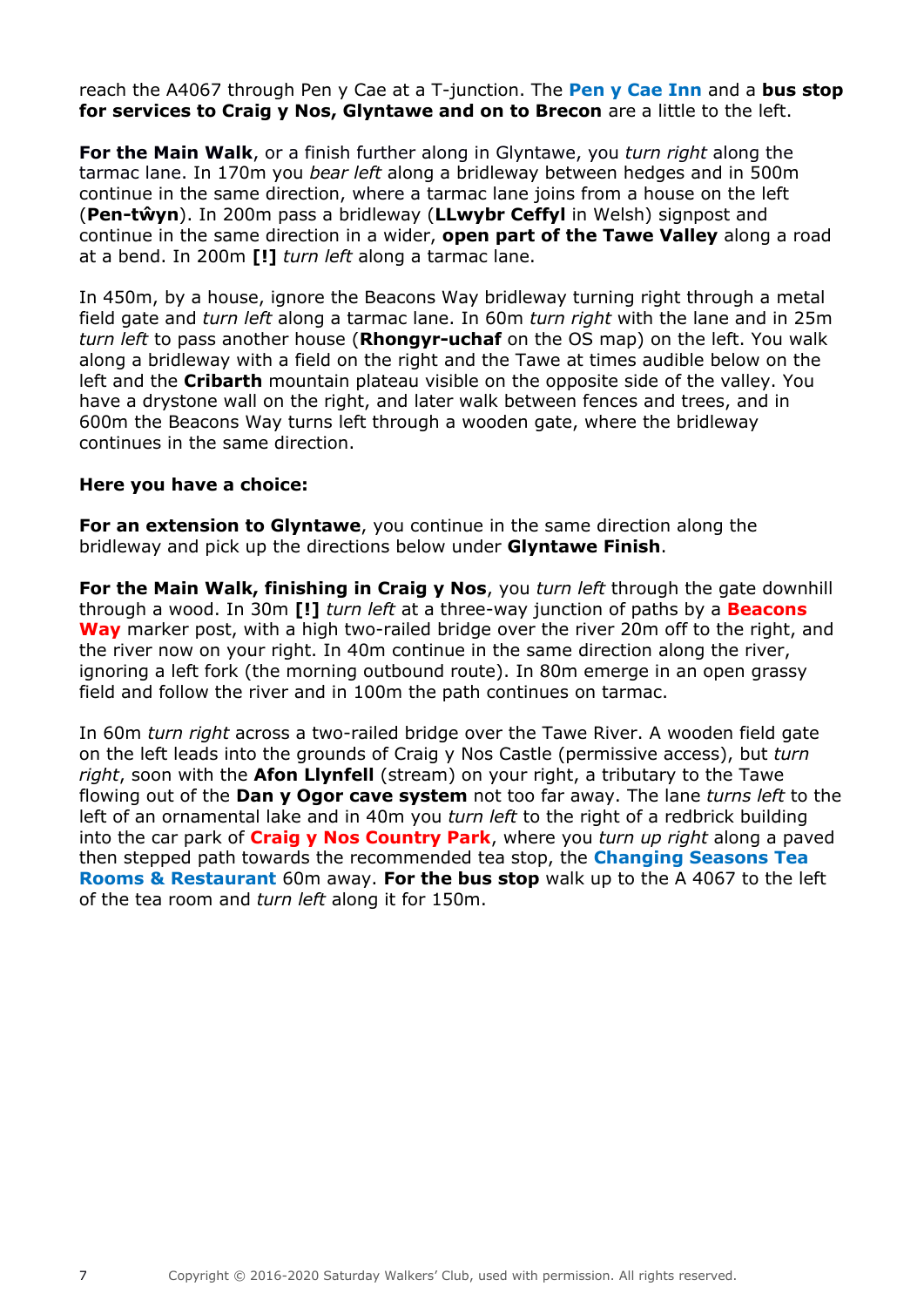# **Alternative Starts and Finishes**

# **Cribarth Plateau Start**:

Walk past a layby and in 70m *turn right* to cross the road by a 40 mile speed limit sign on the other side to continue with a 'Geological Trail – Llwydr Daearegol' and 'To Open Hill – Tua'r Mynydd' signpost through a wooden kissing gate or over a stile to the left of a wooden field gate. There are three info panels in the area at the start of the **Craig y Nos Quarry Heritage Trail**. In 60m, by a wooden barrier with a 'Danger – Perygl' sign, as well as a couple of **Standing Stones**, **[!]** *turn hard right* back on yourself and continue up some steps and along a narrow steep path ascending the wooded hillside.

You climb steadily out of the valley with **Craig y Nos Castle** visible below and in 350m emerge from the trees on the open hillside. In 20m *turn left* along a fence line, still steeply uphill. In 220m climb over a ladder stile across a drystone wall and enter the **Open Access** land of the **Cribarth**. **[!]** *Turn right* along the fence and wall on your right, ignoring a clear path further uphill, to go over a limestone crag and then descend with the wall on the right. In about 200m you have some **Shakeholes** to the right across the wall, before crossing an area of limestone debris along a clear path.

You ignore a stile in the fence on the right and *veer right* with the fence and in 60m, after a gentle re-ascent and just before a metal field gate on the right, **[!]** *turn hard left* along an unmarked but clear grass path (200°) towards the limestone crags of the Cribarth. The gradient increases after 60m and in 130m you pass a hillock on your left. In about 200m you pass a knoll on your right and in 50m a shakehole on your left. In 40m cross a wide grassy track and continue in the same direction (230°). In 100m the path levels out and you can see a drystone wall ahead. In 100m you *bear right* with the drystone wall at a corner along the course of a dismantled tramway.

In 150m *veer right* up a grassy slope to a trigpoint visible half right ahead on a low top. From the trigpoint and its neighbouring storm shelter *veer left* back down the top to rejoin the drystone wall and continue in the previous direction. In 400m, where the wall turns left, continue ahead briefly and then *curve left* with a path to skirt a steep drop on the left and in 90m go over a stile in the wall with a footpath signpost. *Turn right* to walk along a clear grass path through the slope a little to the left of the wall (210 $\degree$ ) and in 200m *bear up left* with the path away from the wall (150°), ignoring a right fork broadly towards the wall.

You pass a lone large boulder and head for a low footpath marker post 80m away, where you *bear right* towards a stile. In 50m you *turn left* **[!]** *before the stile*, signposted 'Ynyswen'. Follow a grassy path downhill through heather and bracken with some scattered limestone and with **Abercraf** village visible in the valley a little to the right and **Ynyswen** a little to the left. In 370m *turn right* with the path at a fence corner on the right to further descend through a boggy area (partly on a wooden boardwalk) and then *turn left* over a stile into a pasture to follow its right hand boundary (75°).

In 250m leave the field in its far right corner over a stile and in 20m *turn right* at a junction with a farm track with a three-way signpost on the right through a metal field gate. *Veer left* immediately in the direction of the signpost through another metal field gate in 20m and follow a car wide grassy track with a wooded area on the left and a barbed wire fence on the right (due E). In 350m cross a stream on some stepping stones just before a stile and **[!]** *turn right* before the stile to follow the stream downhill. In 100m you cross a plank bridge over a tributary stream and in 50m pass a stone barn on your left and in 70m walk through a field gate and continue in the same direction towards some houses in **Ynyswen**. In 75m you walk through a rusty metal gate by a bridleway signpost and go along a tarmac path between fences.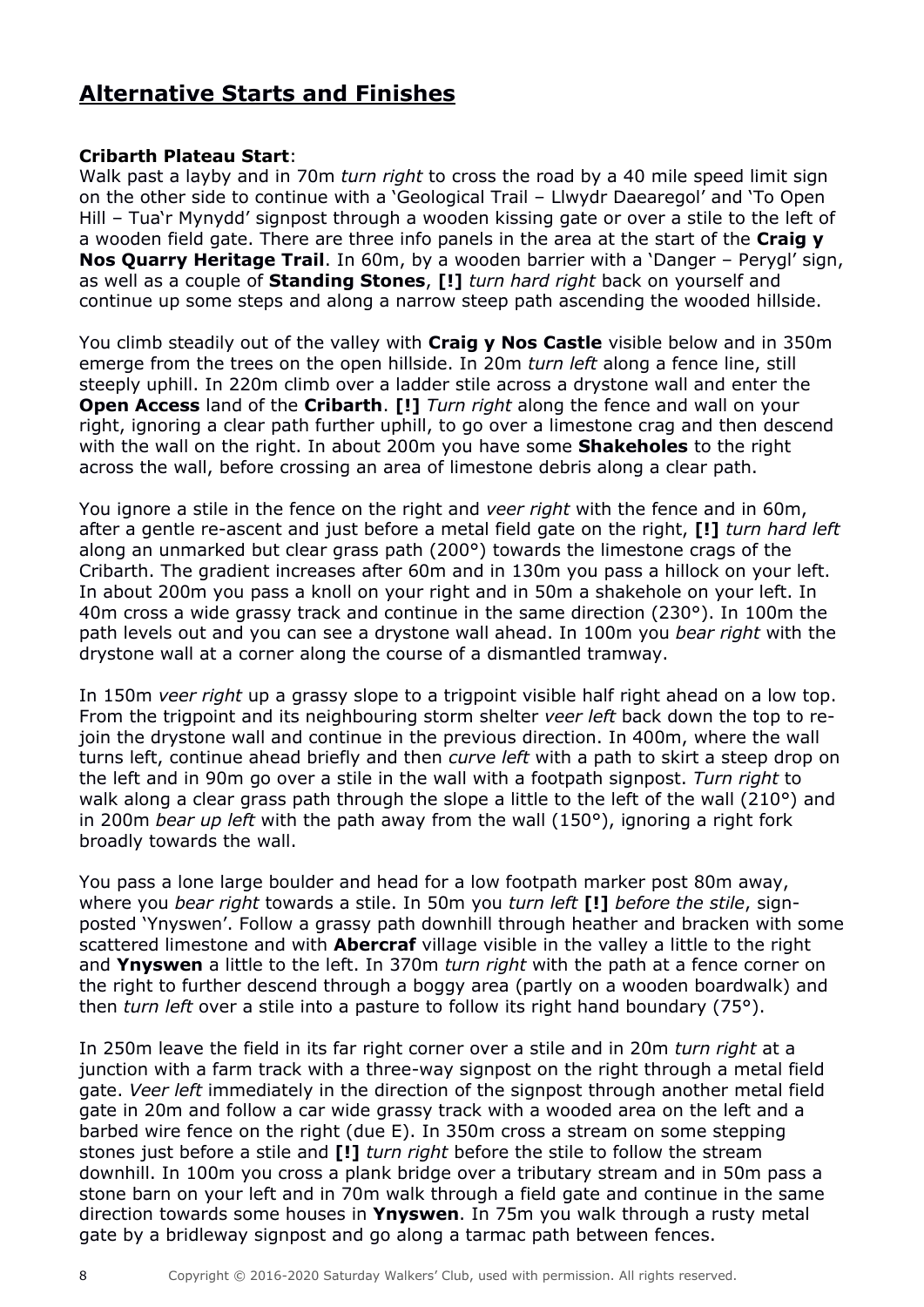In 40m cross a road and *turn left* along the opposite pavement towards a green and *turn right* with a tarmac path this side of the green and then *curve right* with a residential road. You walk down some steps to join the road and follow it to its end where you *turn down left* by the last house on the left along a narrow tarmac path. In 20m go through a bike barrier and *turn left* along the main road through Ynyswen. In 20m *turn right* to cross the road and continue with a wooden signpost ('Sgwd Henrhyd waterfall') through a metal field gate and along a grassy path with a wall on the right. In 60m go over a stile and *turn right* with a barbed wire fence on the left and in 200m *turn left* through a metal kissing gate and cross the two-railed concrete footbridge over the **Afon Tawe** (the River Tawe).

Pick up the directions below under **Ynyswen Start** at: "On the other side…".

### **Glyntawe Start**:

From the bus stop in **Glyntawe** by the **Tawe Bridge** turn in an easterly direction off the A4067 to walk down **Heol Callwen** (road) and in 150m pass the **Glyntawe Outdoor Centre** on the right (run by Dulwich College). In 130m the road crosses the **Nant Byfre** (stream) and in 25m, where the tarmac lane turns sharply left, you continue in the same direction through a metal kissing gate with a signposted footpath with a **Beacons Way** marker on it into a grassy field and walk along its right-hand side. In 30m ignore a metal field gate on the right and in 50m walk through a metal kissing gate to the right of a metal field gate to follow a left hand field boundary.

In 70m ignore a metal field gate on the left just before curving right around a large fenced wooded sunken bowl, in fact **a cave entrance** with a metal gate in the fence (on the OS map). In the field corner walk through a metal kissing gate to the left of a metal field gate and continue in the same direction through the next field. In 90m walk through a metal kissing gate and *turn right* along a bridleway track at a T-junction with a **Beacons Way** marker (220°), ignoring a steep path on the left (signed 'Horses keep to Bridleway'). You now have a drystone wall on the right with a field behind, and a wood on the left. In about 600m you go through a metal field gate and continue downhill and in 70m a path joins from the right through a wooden gate. **This is the Main Walk route from and to Craig y Nos** as well as to the Cribarth Plateau start.

Continue in the same direction along the bridleway and pick up the directions in the main walk at the asterisk **\*)**.

### **Glyntawe Finish**:

In 70m you go through a metal field gate and continue uphill, with a wood on the right. In about 600m you ignore a steep path on the right (signed 'Horses keep to Bridleway') and *turn left* through a metal kissing gate with a **Beacons Way** marker into a grassy field. Cross the field diagonally to the right and in 90m walk through a metal kissing gate to the right of a metal field gate into another field corner and continue in the same direction through it.

Curve around to the left of a large fenced wooded sunken bowl - in fact **a cave entrance** with a metal gate in the fence (on the OS map) – and ignore a metal field gate on the right just behind it to continue along the right hand field boundary and in 70m walk through a metal kissing gate to the left of a metal field gate into the next field. In 50m ignore a metal field gate on the left and in 30m leave the field through a metal kissing gate onto a tarmac lane at a bend.